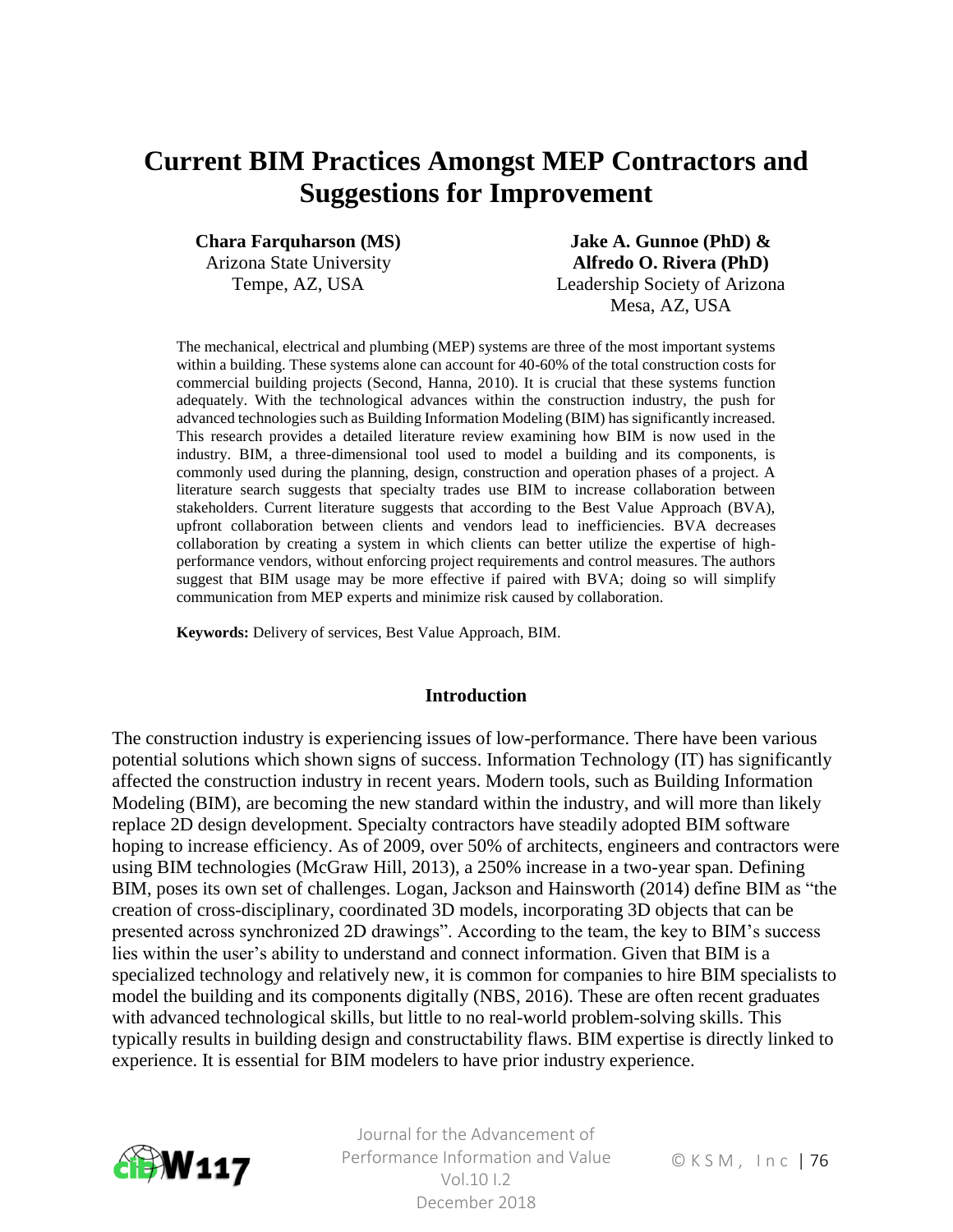Most research on BIM focuses on general contractors opposed to the specialty trades (mechanical, electrical, plumbing [MEP]). This creates a disconnect between the two and leaves a level of uncertainty how BIM is being used. Given the fickle nature of the construction industry, defining BIM and how it is being used within the industry is still unclear.

# *Best Value Approach*

The "Best Value Approach" (BVA) is a supply chain management model licensed by Arizona State University's (ASU) licensing arm Skysong Technologies. The BVA is the most licensed intellectual property (60 licenses over 20 years) developed at ASU (identified as the most innovative university for the past four years by the U.S. News and World Report. Arizona State University, 2018; U.S. News, 2018). This research has been tested over 2,000 times delivering over \$6.6B of services in ten different countries (Kashiwagi, 2017; Rivera, 2017; PBSRG, 2018).

The BVA is not a process-centered solution but requires a change in paradigm. The primary function of BVA is the utilization the expertise. This goal has three major components:

- 1. Identifying experts through a competitive process using performance metrics.
- 2. Allowing expert vendors to define the scope of work, create the risk mitigation plan, and plan the project from beginning to the end.
- 3. Create transparency by using a simplified milestone schedule to track project time and cost deviations known as the Weekly Risk Report (WRR) and Director's Report (DR).

The entire process minimizes the professionals' thinking and decision making in the entire supply chain, allowing the expert vendors to minimize cost by 5–30%, and minimize their caused time and cost deviations to under 1% (Kashiwagi, 2018a).

This process is contrary to the price-based approach that clients have used for decades to deliver professional services. The Industry Structure (Figure 1) highlights the identification and utilization of expertise (Quadrant II) as the most efficient and effective approach (lower cost and higher quality and value) (Rivera, 2017; PBSRG, 2018, Kashiwagi, 2018). Since the BVA is not a process-centered solution, it is compatible with other construction processes and techniques such as Indefinite Delivery/Indefinite Quantity (IDIQ), Design-Bid-Build (DBB), Design-Build (DB), and Job Order Contracting (JOC) (Kashiwagi, 2016).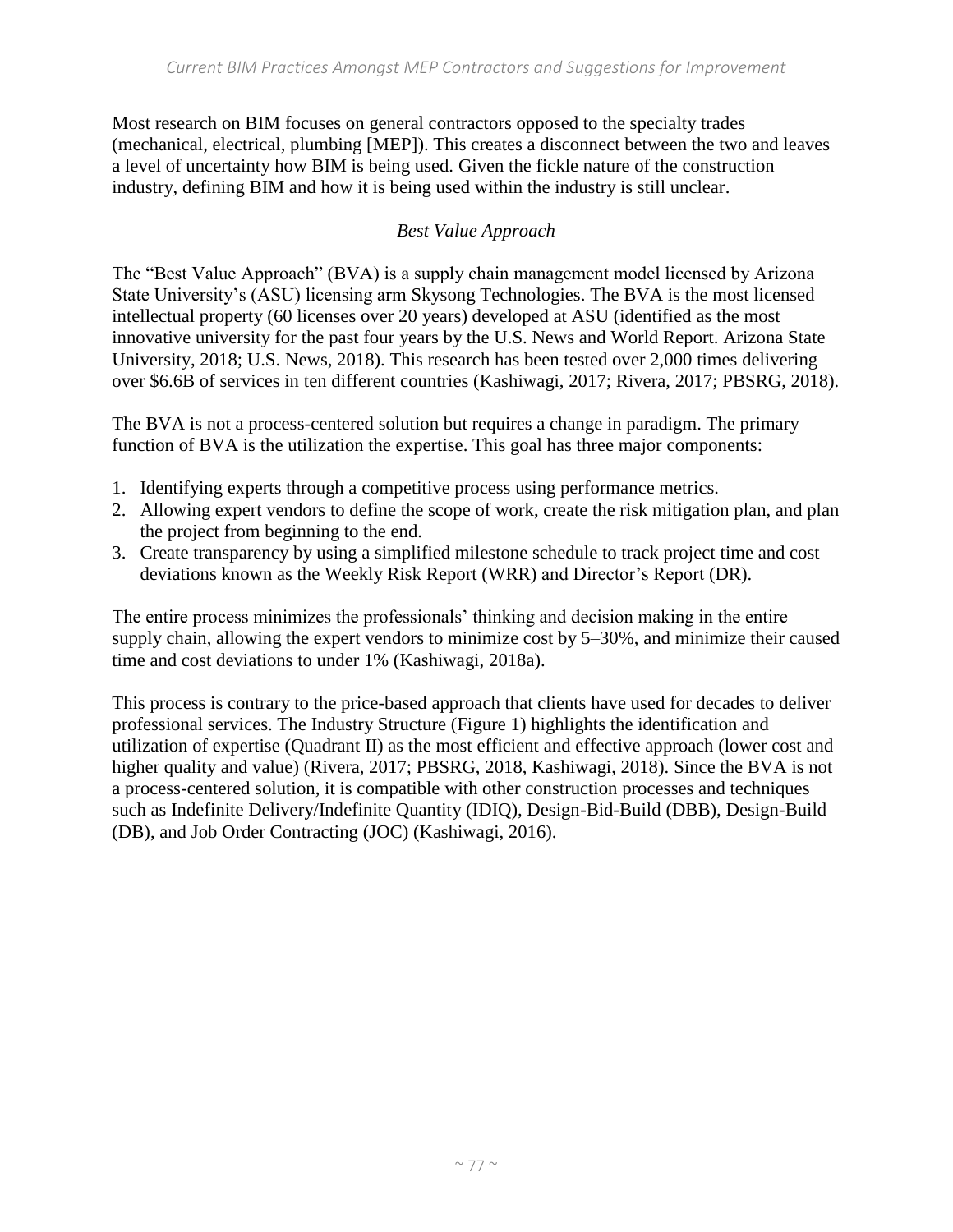

*Figure 1*: Industry Structure.

Kashiwagi (2018) proposes that a price-based environment leads clients to manage, direct, and control (MDC) expert vendors. When MDC is present, the vendors' expertise is minimized, and instead, they are required to meet the demands of the client. Kashiwagi proposes that client demands arise from minimum requirements, contract enforcement, litigation, increased communication, and collaboration.

## **Research Objective and Methodology**

BIM is a relatively new software widely used in the construction industry. This research aims to understand how companies use the technology and how it can integrate with other solutions such as the Best Value Approach. This paper focuses on current BIM practices used by commercial MEP contractors and how the BVA can complement BIM.

To meet the research objective, a literature review has been performed to identify, understand and analyze BIM and the BVA. The methodology conisists of hte following:

- 1. Identify the existing practices and potential issues of BIM.
- 2. Investigate the feasibility of using the BVA to address common BIM issues.
- 3. Investigate the compatibility of BIM and BVA through previous documented cases.

# **Literature Review**

#### *BIM Utilization Amongst Trades*

The MEP sector of the construction industry is essential to a project's overall success. BIM was introduced as a tool to assist in providing more efficiency within a project. MEP contractors are some of the highest adopters of BIM (Young, Jones & Bernstein, 2008). The Engineering News Record reported that 41% of trade contractors used BIM on 50% or more of their projects (2016). A study by Hanna, Boodai & Asmar (2013) found that 60% of MEP contractors were using BIM, 70% of electrical contractors in the U.S. were using BIM, and 51% of mechanical contractors were using BIM on projects. The study also revealed varying degrees of BIM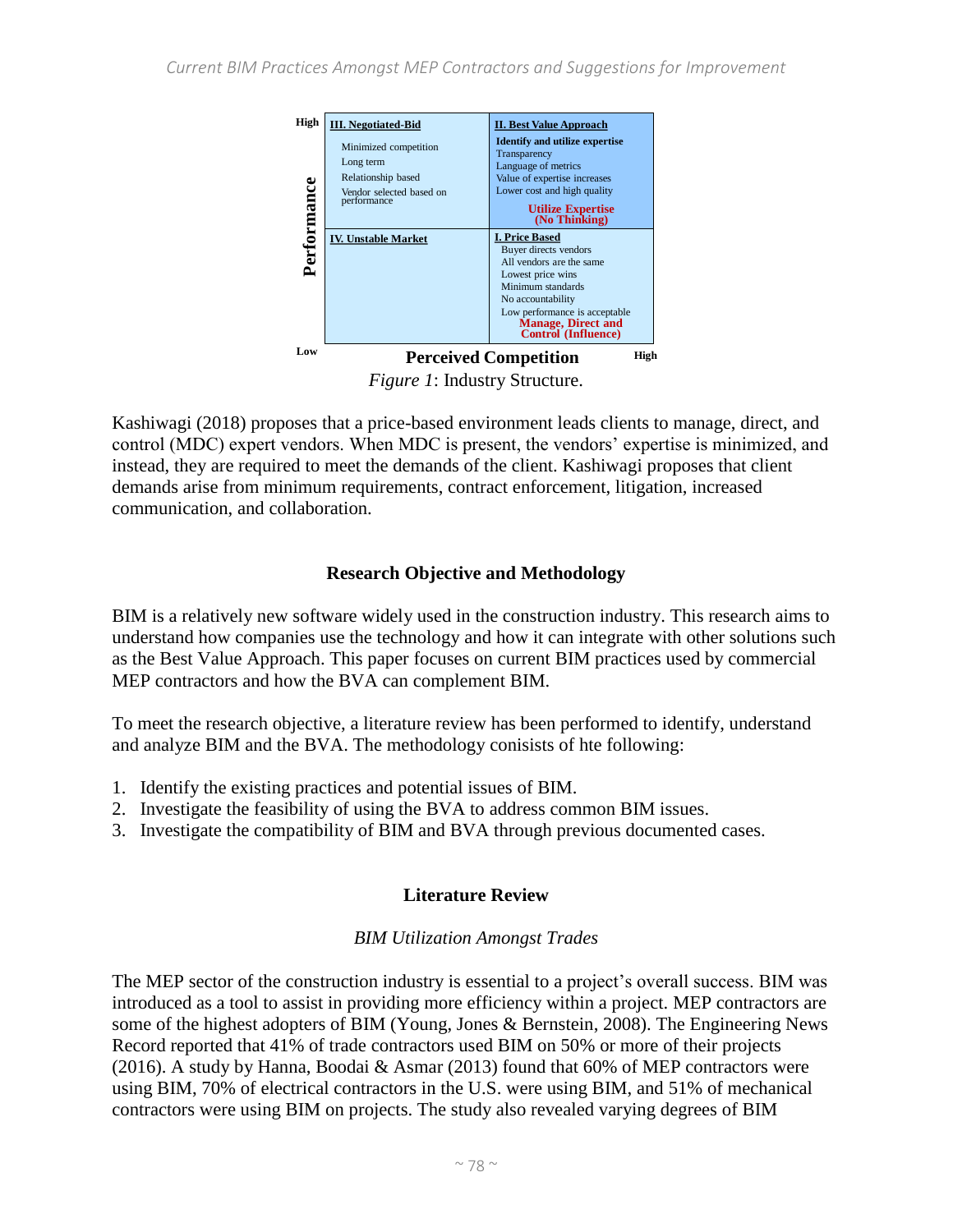implementation, which could create inconsistencies between trades. BIM use was higher in larger companies as compared to smaller ones. The team also measured the level of expertise of BIM users and found that 59% considered themselves to be experts in BIM, while 41% considered themselves as beginners. Figure 1 illustrates the relationship between BIM experts compared to those considered as novice-users.

MEP systems coordination involves establishing critical locations for components of systems in overfilled spaces not only to avoid obstructions but also to meet the necessary design, construction, and operations criteria. The process of MEP systems coordination provides opportunities to improve on project performance by an integrated approach (Tatum & Korman, 1999). There are, however, some areas of improvement in current practice that still exists today. In Tatum and Korman's study, the team sought to shorten and reduce the cost during design and coordination phases. They also sought to develop and implement a tool which would assist in the coordination of design input between MEP trades on complex projects.



*Figure 1*: A Comparison of BIM Levels of Expertise (Hanna, Boodai & Asmar, 2013).

Multiple software tools exist today, which are used in combination with BIM during both preconstruction and construction phases (Kensek, 2014). Typical modeling software includes Revit, AutoCAD and Autosprink VR, illustrated in Figure 2 below. BIM is typically depicted as the solution to team collaboration and coordination within the industry. However, according to Dossick and Neff (2010), this is not enough in creating project collaboration as MEP detailers were not only uncertain about the digital information they received, but they also felt the need to rely upon formal means of communication, separating them from those who contained the necessary information. Additionally, the general contractor typically takes the lead on MEP project collaboration and coordination; however, most MEP contractors believe their specialty trades should take the lead during the modeling coordination process. According to Khanzode (2008), for BIM technologies to reach its full potential, an integrated approach is required. It is a vital element because it promotes collaboration between owner, architect, engineer, and key trades. This is not possible with the traditional Design-Bid-Build delivery method given key personnel cannot partake in the process early on given the contractual constraints.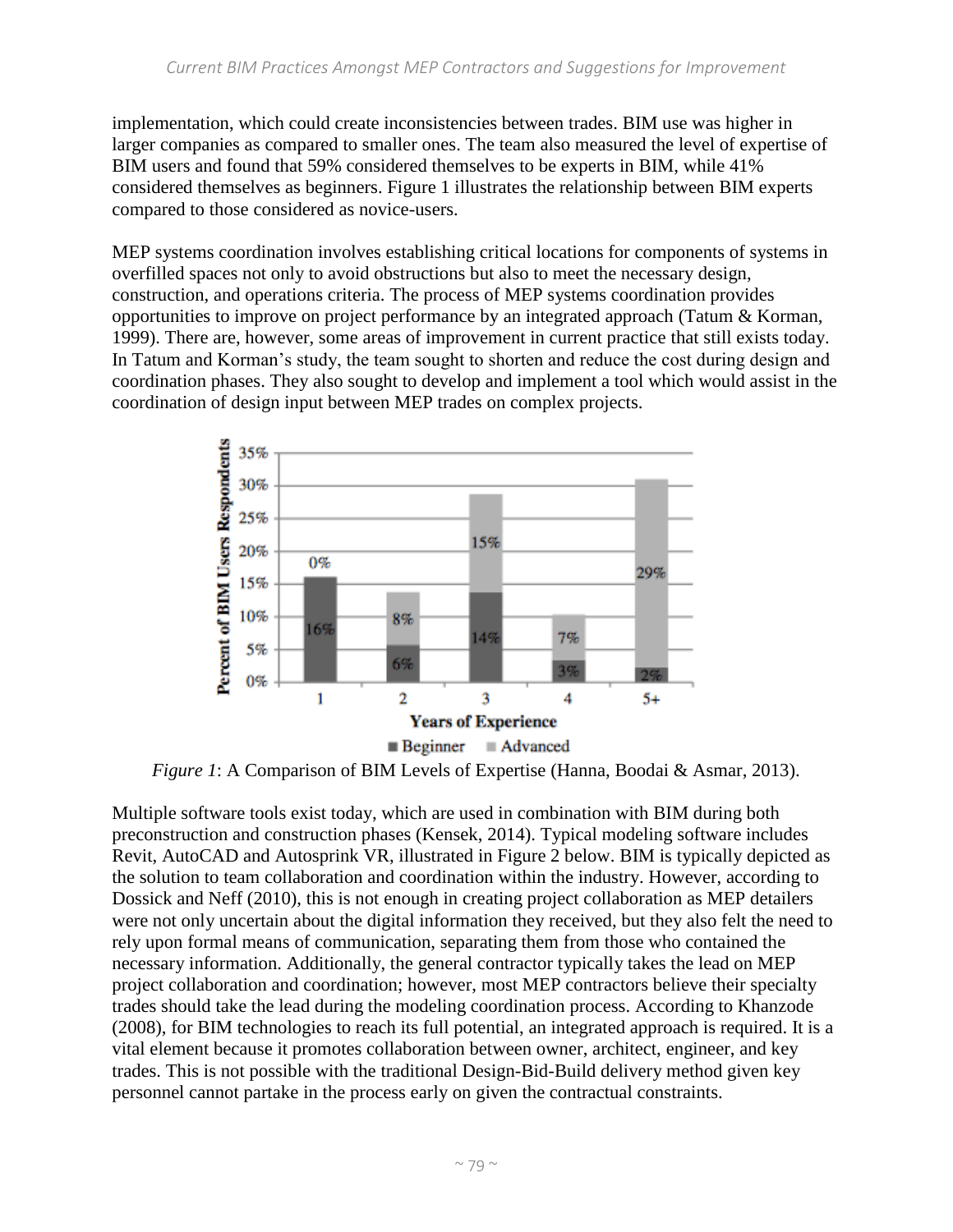

*Figure 2*: BIM Software Utilized by MEP Contractors (2013).

According to Kensek (2014), some common uses of BIM include, but not limited to:

- Project scheduling
- Construction sequencing
- Constructability analysis
- Quantity take-off
- Estimating and cost planning
- Visual presentations
- Clash detection

Clash detection is a method of identifying and inspecting interference in a three-dimensional project model. It is perhaps one of the most mentioned uses of BIM within MEP contracting. While clash detection was shown to produce the most value amongst MEP trades (Hanna, Boodai, Asmar, 2013), it can also create multiple issues. When a large number of clashes are detected, it is more challenging to decipher results; this makes it harder to find high-risk clashes (Kensek, 2014). Prior to BIM technologies, clash detections transpired on the construction job site. It also involved overlapping two-dimensional drawings to examine clashes. This method was deemed ineffective and costly (ACD, 2012).

# *Collaboration and Project Performance*

According to the BVA, performance increases when management, direction, and control (MDC) is minimized. Kashiwagi (2018) asserts that collaboration leads to MDC. When parties collaborate, the primary goal is knowledge transfer. If parties disagree, the only option is management and enforcement. Other researchers support this idea, proposing that collaboration increases the complexity of projects (Norton Rose Fulbright, 2017).

BVA minimizes collaboration and MDC by encourage expert vendor participation in project preplanning stages. Before a project begins, the vendor will define the scope of work, create a risk mitigation plan, and create a detailed milestone schedule. Next, the client can clarify the vendor's plan by asking questions. This permits the vendor to plan the project without being controlled by the vendor.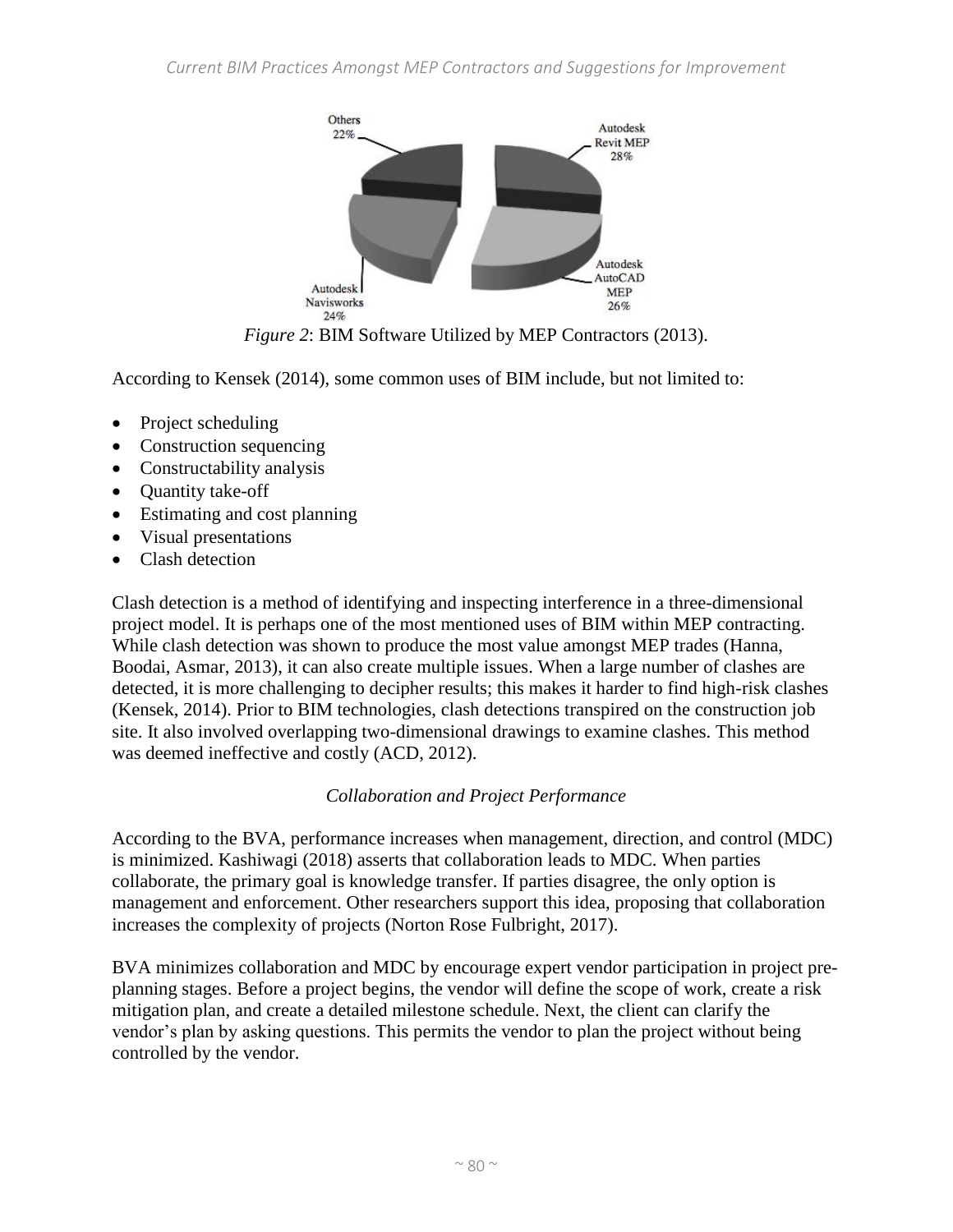Through the duration of the project, BVA requires vendors to maintain a Weekly Risk Report (WRR) and a Director's Report (DR). These documents provide high-level, non-technical performance metrics regarding risks, schedule, and cost deviation. The WRR summarizes performance of individual projects while the DR compiles information from multiple WRRs from different contractors and projects. Clients and other stakeholders can view these documents to gain a clear understanding of the current conditions of the project.

Kashiwagi (2018), proposes that WRR/DR increase performance and cost savings because it reduces time and resources spent on administration and communication. On the other hand, any efforts that increase collaboration require more people, communication, clarification, and administration.

#### **Integrating BIM and the Best Value Approach**

The critical function of BVA is to ensure that clients utilize vendor expertise throughout the duration of the project (procurement and delivery). BVA minimizes the need for collaboration because it increases transparency along the supply chain. This allows non-expert clients to understand the performance and end deliverables of complex projects.

MEP trades depend on BIM because it is a simple modeling tool that allows non-experts to see the deliverables of MEP projects and estimate how they might impact other components of construction. As technology progresses, BIM (and other similar software) will become more advanced and ubiquitous in the MEP industry (NBS, 2016). This technology can improve the efficiency of expert vendors and reduce communication among stakeholders. Risk may occur when non-expert clients use this technology to manage, direct, and control expert vendors.

The BVA creates an environment that eliminates any MDC of expert vendors. By first implementing BVA, MEP vendors can use BIM more efficiently without incurring additional project risk. This will enable BIM to achieve the following:

- Create more transparency between clients and vendors.
- Allow MEP vendors to improve pre-planning and projections.
- Allow MEP to improve information management on project sites.
- Pave the way for system-automation and more advanced technology.

#### *BVA Case Studies*

The BVA has been tested through over 2,000 industry-based case studies. The authors have selected several case studies that showcase how BVA decreases collaboration but maintains high-performance.

#### *US Army Medical Command*

The United States Army Medical Command (MEDCOM) is a hospital construction organization that that struggled with poor project performance. MEDCOM manages the construction,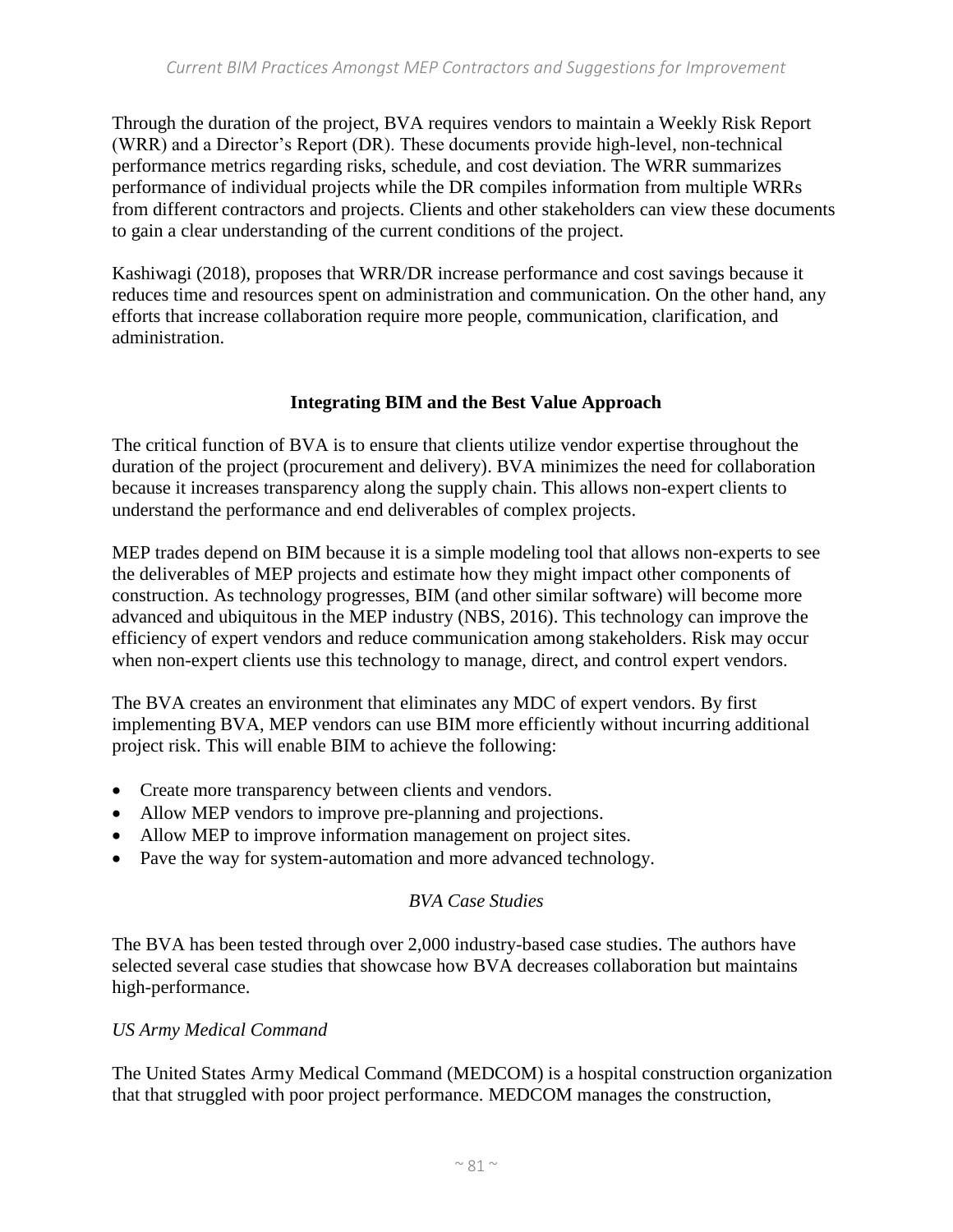maintenance, and repair/renewal of over 26 medical facilities in the United States, servicing over 5 million soldiers (active, retired, and their relatives) and civilian employees (U.S. Army Medical Department 2008).

From 2005 to 2012, MEDCOM implemented the BVA on 600+ projects (Kashiwagi et al., 2009, Rivera, 2017). In that time, MEDCOM managed each project with an individual WRR, and compiled the data using a DR. In 2009, the MEDCOM group increased their performance: instead of 25% of projects delivered on time and 25% of projects deliver on budget, 40% were on time and 67% were on budget (Kashiwagi, et al., 2009)

#### *Large Environmental State Agency*

The State Agency is one of the largest environmental regulators in the United States (over 400 employees) that manages various water, air and waste contaminants and pollutions in the State's environment. Over the last decade, the State Agency has had difficulty with performing their environmental professional services and has become increasingly dissatisfied. The major difficulties upper management identified was the following (Rivera, 2017):

- 1. Unable to identify performance and value of vendors (environmental experts).
- 2. Vendors were not meeting the quality expectations of the State Agency.
- 3. Management requirement of the vendors was too high.
- 4. Inability to spend all available resources.

The State Agency identified that the biggest impact was coming from its \$7 milllion department, Waste (WD). The WD was responsible for over 50 sites and 10 seprate vendors on the indefinite delivery indefinite quantity contract.

From 2015 to 2017, the State Agency tested the BVA in the WD on 194 projects [\$21M budget], with 8 internal project managers. To minimize collaboration and confusion, upper management required each of their project managers to manage their projects using the WRR. Each week it was compiled into a DR and upper management would clear up any confusion in a weekly project management meeting. Overall, the results reported were:

- Cut the procurement cost by \$95K in the first year.
- Client could spend 100% of its budget (minimized risk of not receiving funding from governor's office).
- All projects were delivered on time and on budget.
- PMs received 36% more work from vendors.
- PMs work capacity increased by 71%.
- Minimized late invoices from 15 to 0, and reduced invoice discrepancies from 37% to 19%.
- Acceptance of the BVA by vendors increased on average by 23%.
- State Agency customer satisfaction increased by 28%.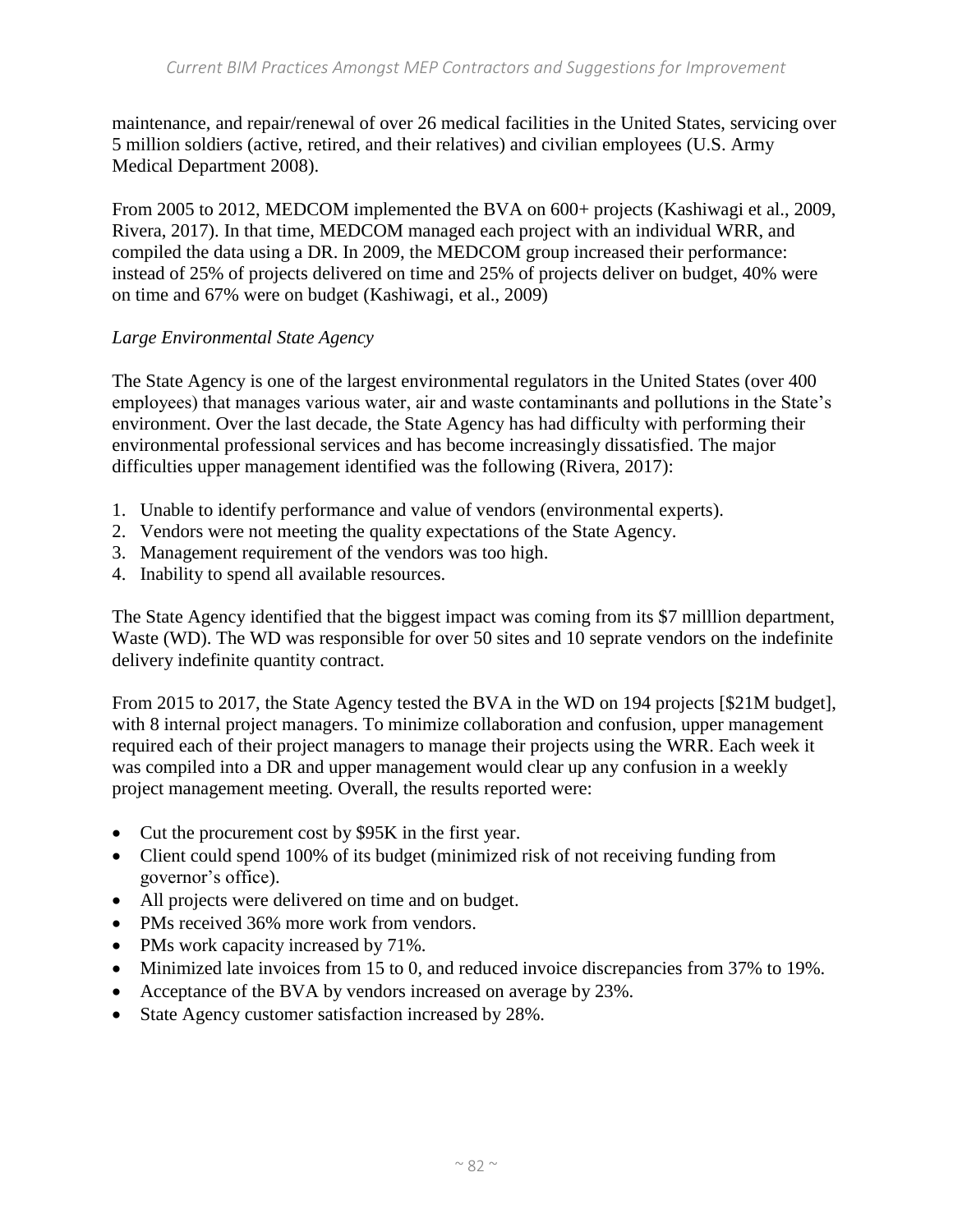# *Additional Case Studies*

Besides the case studies discussed above, the authors have identified additional studies that also suggest that BVA improves performance while minimizing collaboration (Rivera, 2017; PBSRG, 2018; Kashiwagi, 2018):

- 1. State of Minnesota testing on 400+ projects (2006-2010) show the vendor caused less than 1% of project cost and time deviation.
- 2. Dutch fast track projects (2009-2013) show that non-expert owner stakeholders caused over 90% of time and cost deviations.
- 3. State of Hawaii testing on 96+ projects (1998-2001) showed that vendors caused less than 1% of the risk on maintenance projects

## **Research Findings and Conclusion**

The most common usage of BIM among MEP projects is for project planning and estimation. However, these activities create more collaboration, such as clients using BIM as a method to communicate and manage vendors. The BVA reduces these issues by leveraging vendors' expertise. The authors have identified multiple longitudinal cases which validate the potential impact of the BVA to BIM.

While BIM may be a very effective analysis and pre-planning tool for MEP specialists, it cannot increase the expertise of non-experts. Collaboration creates an environment in which non-experts share their opinions and tell expert vendors what to do, thus devaluing expertise. The Best Value Approach (BVA), proposes that project performance increases when clients can utilize the expertise of vendors. This system minimizes collaboration, communication, and management of vendors. BVA can offer a simple solution that allows MEP specialties to use BIM without the need of collaboration. Under this system, BIM can create more transparency, improve preplanning, improve information management, and allow for more technological advancements. The authors propose that when experts use BIM, it will improve project performance. When nonexperts use BIM, it will increase risk. The authors recommend additional research to test the usage of BIM in a Best Value environment.